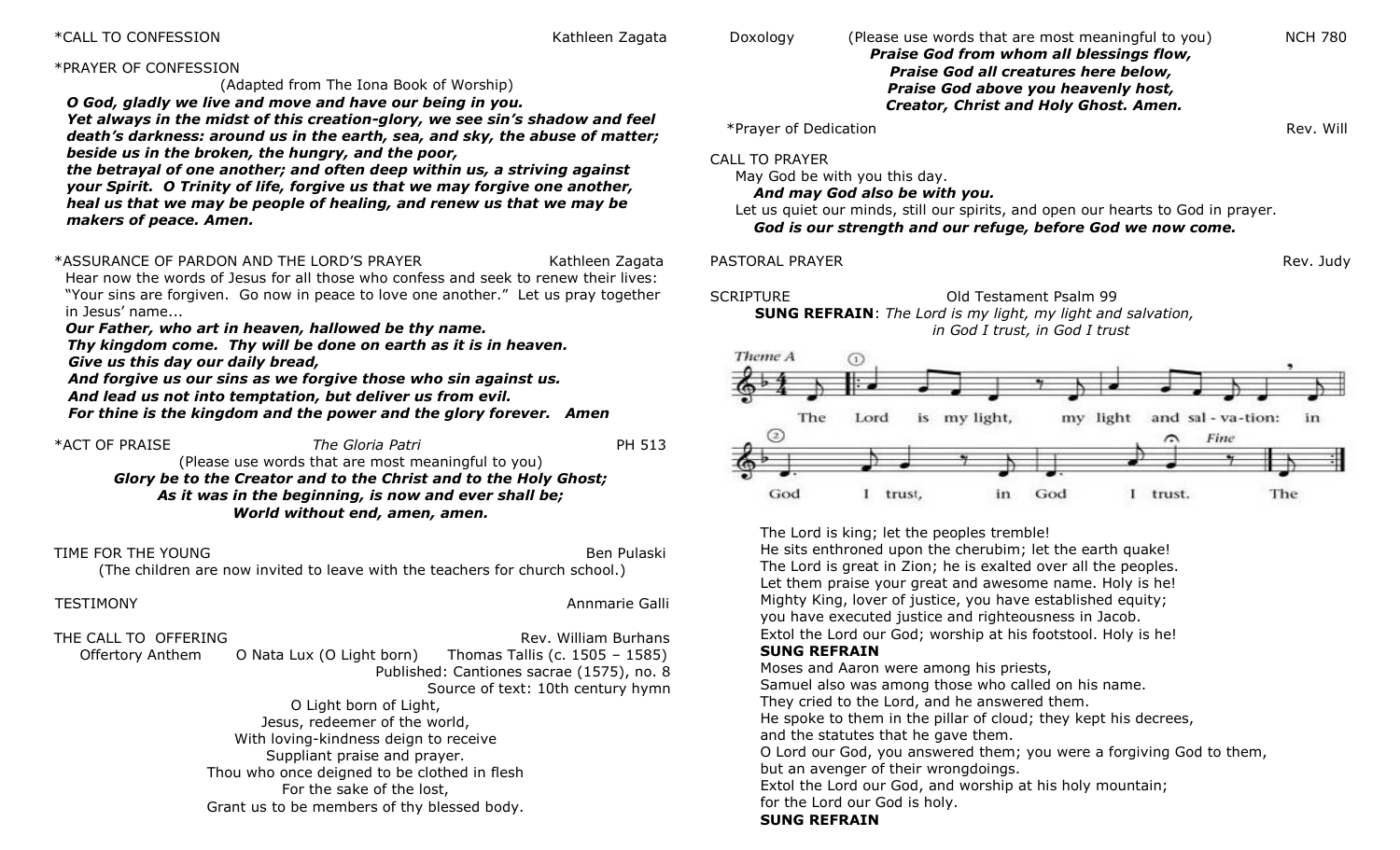### New Testament Luke 9:28-36

Now about eight days after these sayings Jesus took with him Peter and John and James, and went up on the mountain to pray. And while he was praying, the appearance of his face changed, and his clothes became dazzling white. Suddenly they saw two men, Moses and Elijah, talking to him. They appeared in glory and were speaking of his departure, which he was about to accomplish at Jerusalem. Now Peter and his companions were weighed down with sleep; but since they had stayed awake, they saw his glory and the two men who stood with him. Just as they were leaving him, Peter said to Jesus, "Master, it is good for us to be here; let us make three dwellings, one for you, one for Moses, and one for Elijah"—not knowing what he said. While he was saying this, a cloud came and overshadowed them; and they were terrified as they entered the cloud. Then from the cloud came a voice that said, "This is my Son, my Chosen; listen to him!" When the voice had spoken, Jesus was found alone. And they kept silent and in those days told no one any of the things they had seen.

SERMON "We Are But Dust" Rev. Will

CELEBRATION OF THE LORD'S SUPPER

Invitation and Prayer of Consecration

Words of Institution

Words of Preparation (from Jan Richardson's *"*The Painted Prayerbook*")*

*Rev. Judy:* And the table will be wide. And the welcome will be wide. And arms will open wide to gather us in.

**The People**: And we will come as children who trust there is enough. And we will come unhindered and free. And our aching will be met with bread. And our sorrow will be met with wine.

*Rev. Will*: And we will open our hands to the feast without shame. And we will turn toward each other without fear. And we will give up our appetite for despair. And we will taste and know of delight.

*The People*: And we will become bread for a hungering world.

And we will become drink for those who thirst. And the blessed will become the blessing. And everywhere will be the feast.

### Sharing of the Bread and Cup

### Prayer of Thanksgiving (from *Touch Holiness*)

*Dear God, in this place, at this table, we have touched, we have tasted, and we have heard the signs of your love for us. Grant that we may go away from this house filled with our love for you and overflowing with your love for those who are around us and who share our lives. We pray in the name of Jesus Christ our Savior. Amen.*

\*CLOSING HYMN *O Wondrous Sight, O Vision Fair* black-covered NCH 184

\*BENEDICTION (remain standing please)

POSTLUDE *Agincourt Hymn* John Dunstable (1370-1453)



# First Congregational Church in Winchester

Transfiguration Sunday

February 7, 2016

**Words for meditation and preparation:** *"*Humanity has learned to harness the power of the tides and the sun and the moon. Someday in the future, humanity will learn to harness the power of love, and for the second time in history, we will discover fire."*-* Pierre Teilhard de Chardin

### **ORDER OF WORSHIP**

| <b>GATHERING MUSIC</b>                | Christe, der du bist Tag und Licht | Anon. (17th cent.)                 |  |  |
|---------------------------------------|------------------------------------|------------------------------------|--|--|
| WELCOME AND ANNOUNCEMENTS             |                                    | Rev. Judith Arnold                 |  |  |
| A MOMENT OF SILENCE/PASSING THE PEACE |                                    |                                    |  |  |
| PRELUDE                               | Wie schön leuchtet der Morgenstern | Carson Cooman (b. 1982)            |  |  |
| Ben Pulaski<br>THE CALL TO WORSHIP    |                                    |                                    |  |  |
| *PROCESSIONAL HYMN                    | Immortal, Invisible, God Only Wise | black-covered New Century Hymnal 1 |  |  |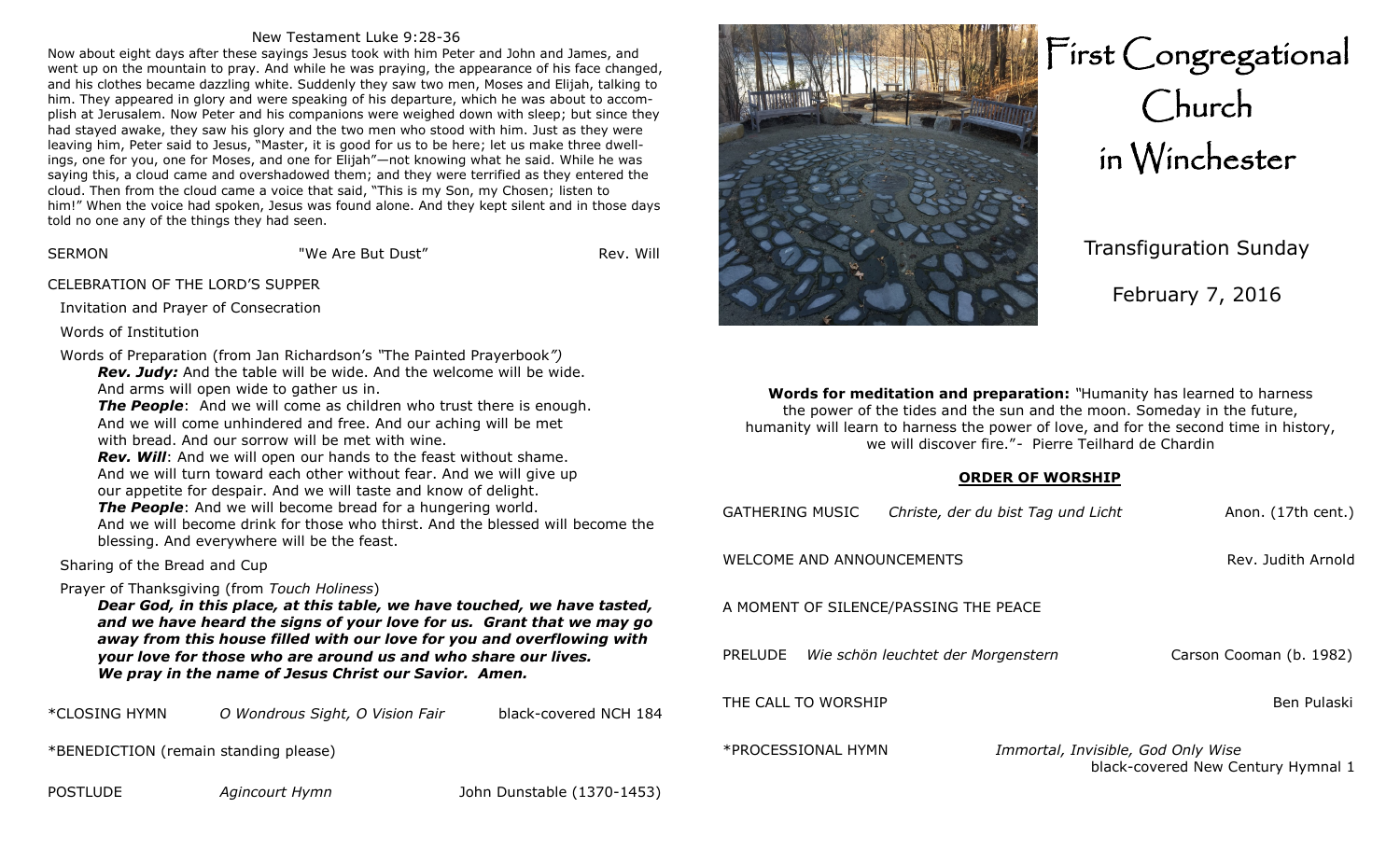# 2016 Budget Vote - THIS SUNDAY

There will be a congregational vote this Sunday, February  $7<sup>th</sup>$ , to approve the 2016 budget. This follows the hearing last Sunday in which we had informal conversation about the proposed budget. We considered how, in our continuing transition period, it finds an appropriate balance between fiscal responsibility and faithfulness to our vision of a congregation transitioning to a new phase of vitality and growth.

# Please plan on joining us immediately after worship in the sanctuary. We value your participation.

# Prayer Requests

Jena Roy Rev. Janet Dorman In memory of Christopher Righter In Memory of Ralph Stone

> Please let the Deacons or Ministry Team know if you have someone to add or remove from this list.

# NCIS: New-Comers Inquiry Session Sunday, March 6, 11:30 AM

New to First Congregational Church? If you'd like to learn more about our community, or are interested in becoming a member, please join us for an informal sharing and informational session immediately following worship on Sunday, March 6th. Please speak to one of the ministers or let Sarah in the office know at first.congregational@verizon.net if you are interested, and if you will need childcare. The gathering will last about an hour. Please join us!



### ASH WEDNESDAY SERVICE 7:00 p.m. on Wednesday, February 10th in Ripley Chapel.

Ash Wednesday begins the season of Lent. The service includes readings to deepen our understanding of ashes in our Christian tradition. We will include a prayer of confession and some time for silent prayer, and we will offer the sign of the cross in ashes to those who desire it. The service is planned to be about 30 minutes so as not to conflict with commission meetings that evening.

## Simply Delicious, Always Nutritious-Join us today!

February Coffee Hours will be hosted by Health Ministry. Weekly samples will include low carb and low sugar recipes, foods of the Bible and smoothies.



### We look forward to serving you!

Tuesdays with Jesus February 9 - March 22 6:30-8:00 pm

During the weeks of Lent (plus one), we will gather each Tuesday evening for 30 minutes of centering prayer, followed by a simple meal and family worship together. All ages welcome! We will offer an alternative activity for children during the prayer time. Don't worry if you didn't make it to the 2/6 workshop; Will will guide us through the basics.

Come once or every week! Jesus is our host; there is always room in the circle and at the table. All you need to bring are an open mind and heart.

Questions, comments, enthusiasm? Contact Will Burhans (iwillb@fcc-winchester.org or 781-729-9180) and/or Jena Roy (jenaroy@aol.com or 617-480-2558).

> Schedule for the evening: 6:30-7:00 PM Centering Prayer 7:00-8:00 PM Breaking Bread